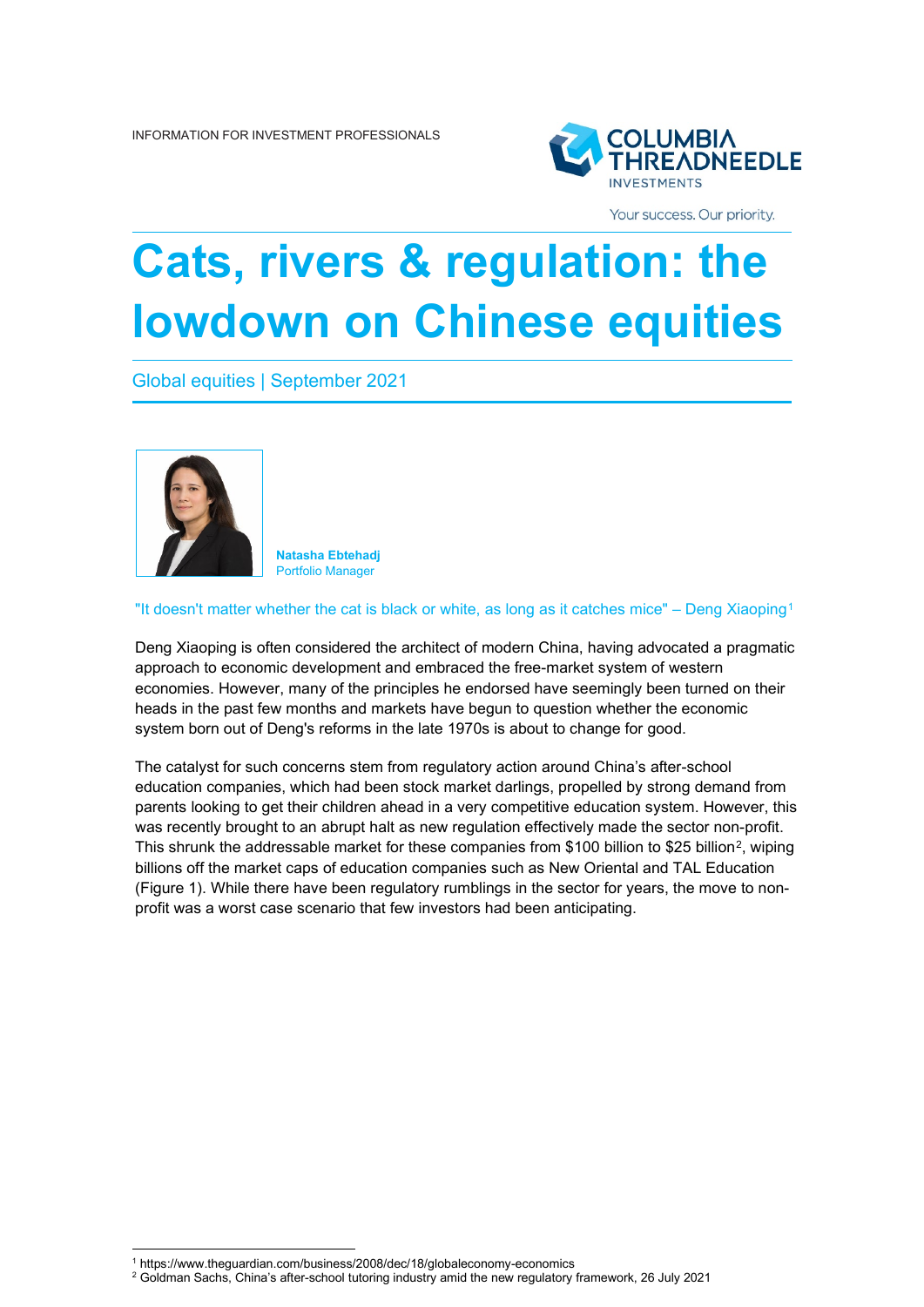



Source: Bloomberg, as at 13 August 2021

As the dust settles, the for-profit ban in education companies may one day be considered a watershed moment in China's market history, and in the context of other regulatory changes facing the country's big tech companies may be the clearest signal of intent so far of the move to a different type of economic growth model. The prioritisation of quality rather than quantity of growth has become increasingly important to the Chinese government, and one metric it wants to address is the rise in social inequality, especially in the three areas of deepest concern to the middle class: education, housing and healthcare. Highly profitable private, after-school education companies, at which families spent 7%-9% of their household incomes in 2017[3,](#page-1-0) are unlikely to be looked upon favourably under this new regime. How the cat catches the mouse is important now, not just the fact that it can catch it.

## China: Innovate then regulate Europe: Regulate then not innovate US: Innovate then not regulate<sup>[4](#page-1-1)</sup>

At the same time, new regulation has also been the source of market volatility for China's big tech giants. Companies such as Alibaba and Tencent have been at the forefront of China's new economy for the past decade, spearheading the digitisation of the country's economy with technology ecosystems to challenge those of the leading US tech peers. Successful innovation and exponential growth meant that, at the February peak, internet companies made up nearly half of the MSCI China index.<sup>[5](#page-1-2)</sup>

China has a history of letting industries experiment in early stages to help supercharge growth and regulating after the fact as challenges emerge. It is now the turn of the tech stocks. Many of the challenges regulators are seeking to tackle are the same as those facing US companies – antitrust, data security and workers' rights. The difference being regulation is easier to implement in China, and the absence of long, drawn-out rounds of consultation can make moves appear sudden and rash. Despite growing regulation, it is important not to mix regulatory action with that which caused the sell-off in education companies. In the case of big tech, it is highly likely the Chinese government realises it actually needs for-profit companies to achieve another of its policy objectives: that of greater technological self-sufficiency, an objective that has become

<span id="page-1-1"></span><span id="page-1-0"></span><sup>3</sup> Goldman Sachs, Future of learning: Transforming China's after-school tutoring in the digital era, 3 Feb 2020 <sup>4</sup> Lillian Li – Chinese Characteristics 'Let the bullets fly for a while' blog, https://lillianli.substack.com/p/let-the-bullets-flyfor-a-while, 15 July 2021

<span id="page-1-2"></span><sup>5</sup> Morgan Stanley, China's Regulatory Reset, p9, 1 August 2021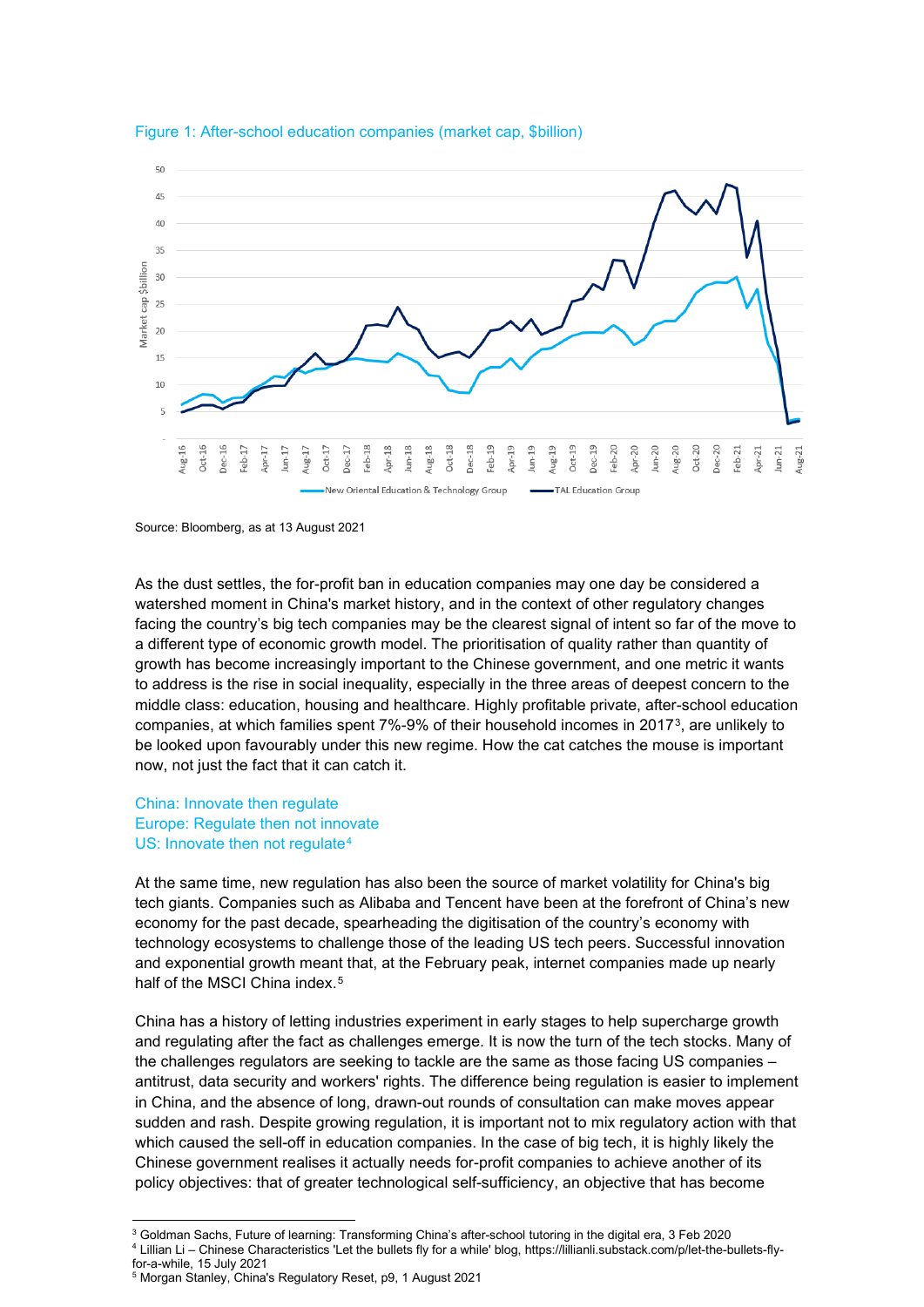ever more urgent since former US president Trump began his technology-focused China containment policies in 2018. Beijing still wants tech companies to thrive, but more in ways that meets its policy objectives.

#### "Crossing the river by feeling the stones"[6](#page-2-0)

This takes us on to the market impact of these moves, with many participants asking if the new policy regime makes China uninvestable? It could be argued that it is too early to make such a concrete conclusion. Recent murmurings from government officials suggest a continued commitment to market-based principles, with extreme for-profit bans likely to be limited to the education sector. Nevertheless, it is reasonable to expect continued policy action in other areas as regulators attempt to interpret and implement the government's new focus on technological self-sufficiency, decarbonisation and reducing social inequality.

Once again, the Chinese economy is evolving, and companies that are in areas under scrutiny will need to change their business models. Most will emerge on the other side of the river, but it is uncertain what type of earnings profile these companies will have in the next three to five years. With such uncertainty affecting more than 40% of China's equity market, the multiples investors are willing to pay for Chinese stocks will be lower. As a result, we have exited all our positions in Tencent, having held the stock for many years.

We must not forget, however, that China is the second largest economy in the world and growth opportunities remain, even as the economic regime evolves. Some of our portfolio companies, which are listed elsewhere, have significant exposure to China and we remain optimistic about their growth prospects, especially where revenues are aligned to new policy objectives. For example, China's plans to decarbonise will be a likely boon for electric vehicle manufacturers, and in turn as a supplier our holding TE Connectivity, which derives a fifth of its revenues from the country. Similarly, the flip side of the government's ban on after-school tutoring has been the announcement of new policies to promote greater participation in sports, which should benefit another of our holdings, Adidas, for which China accounts for a quarter of sales.

More opportunities will present themselves with time, but we prefer to wait until the policy picture becomes clearer – we have not yet fully crossed the river.

<span id="page-2-0"></span><sup>6</sup> https://www.asianstudies.org/publications/eaa/archives/crossing-the-river-by-feeling-the-stones-deng-xiaoping-in-themaking-of-modern-china/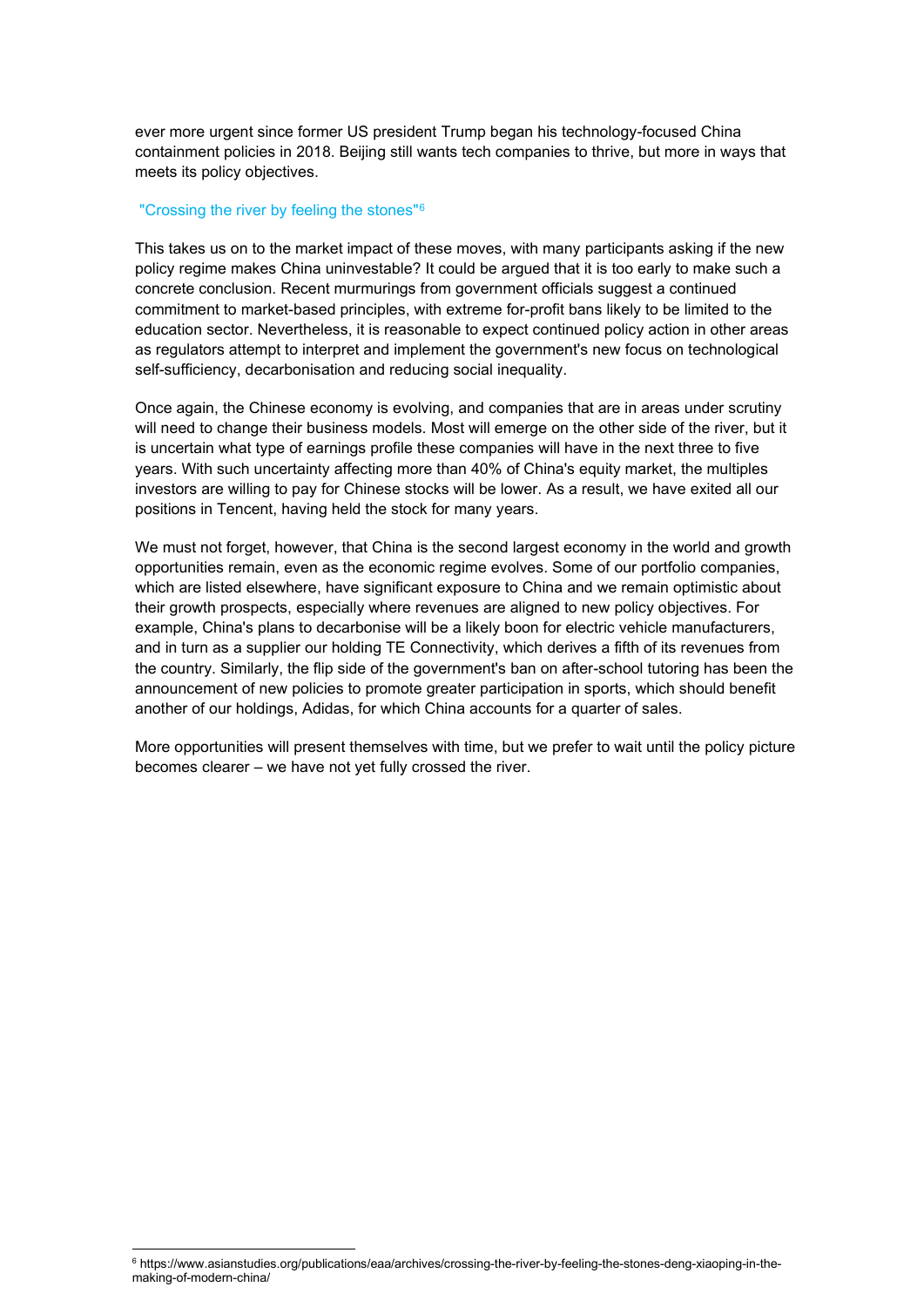

## **Important Information: For use by Professional and/or Qualified Investors only (not to be used with or passed on to retail clients). This is an advertising document.**

This document is intended for informational purposes only and should not be considered representative of any particular investment. This should not be considered an offer or solicitation to buy or sell any securities or other financial instruments, or to provide investment advice or services. **Investing involves risk including the risk of loss of principal. Your capital is at risk.** Market risk may affect a single issuer, sector of the economy, industry or the market as a whole. The value of investments is not guaranteed, and therefore an investor may not get back the amount invested. **International investing** involves certain risks and volatility due to potential political, economic or currency fluctuations and different financial and accounting standards. **The securities included herein are for illustrative purposes only, subject to change and should not be construed as a recommendation to buy or sell. Securities discussed may or may not prove profitable.** The views expressed are as of the date given, may change as market or other conditions change and may differ from views expressed by other Columbia Threadneedle Investments (Columbia Threadneedle) associates or affiliates. Actual investments or investment decisions made by Columbia Threadneedle and its affiliates, whether for its own account or on behalf of clients, may not necessarily reflect the views expressed. This information is not intended to provide investment advice and does not take into consideration individual investor circumstances. Investment decisions should always be made based on an investor's specific financial needs, objectives, goals, time horizon and risk tolerance. Asset classes described may not be suitable for all investors. **Past performance does not guarantee future results, and no forecast should be considered a guarantee either.** Information and opinions provided by third parties have been obtained from sources believed to be reliable, but accuracy and completeness cannot be guaranteed. This document and its contents have not been reviewed by any regulatory authority.

**In Australia:** Issued by Threadneedle Investments Singapore (Pte.) Limited ["TIS"], ARBN 600 027 414. TIS is exempt from the requirement to hold an Australian financial services licence under the Corporations Act and relies on Class Order 03/1102 in marketing and providing financial services to Australian wholesale clients as defined in Section 761G of the Corporations Act 2001. TIS is regulated in Singapore (Registration number: 201101559W) by the Monetary Authority of Singapore under the Securities and Futures Act (Chapter 289), which differ from Australian laws.

**In Singapore:** Issued by Threadneedle Investments Singapore (Pte.) Limited, 3 Killiney Road, #07- 07, Winsland House 1, Singapore 239519, which is regulated in Singapore by the Monetary Authority of Singapore under the Securities and Futures Act (Chapter 289). Registration number: 201101559W. This document has not been reviewed by the Monetary Authority of Singapore.

**In Hong Kong:** Issued by Threadneedle Portfolio Services Hong Kong Limited 天利投資管理香港 有限公司. Unit 3004, Two Exchange Square, 8 Connaught Place, Hong Kong, which is licensed by the Securities and Futures Commission ("SFC") to conduct Type 1 regulated activities (CE:AQA779). Registered in Hong Kong under the ce (Chapter 622), No. 1173058.

**In the UK**: Issued by Threadneedle Asset Management Limited, registered in England and Wales, No. 573204. Registered Office: Cannon Place, 78 Cannon Street, London EC4N 6AG. Authorised and regulated in the UK by the Financial Conduct Authority.

**In the EEA:** Issued by Threadneedle Management Luxembourg S.A. Registered with the Registre de Commerce et des Sociétés (Luxembourg), Registered No. B 110242 44, rue de la Vallée, L-2661 Luxembourg, Grand Duchy of Luxembourg.

**In the Middle East:** This document is distributed by Columbia Threadneedle Investments (ME) Limited, which is regulated by the Dubai Financial Services Authority (DFSA).